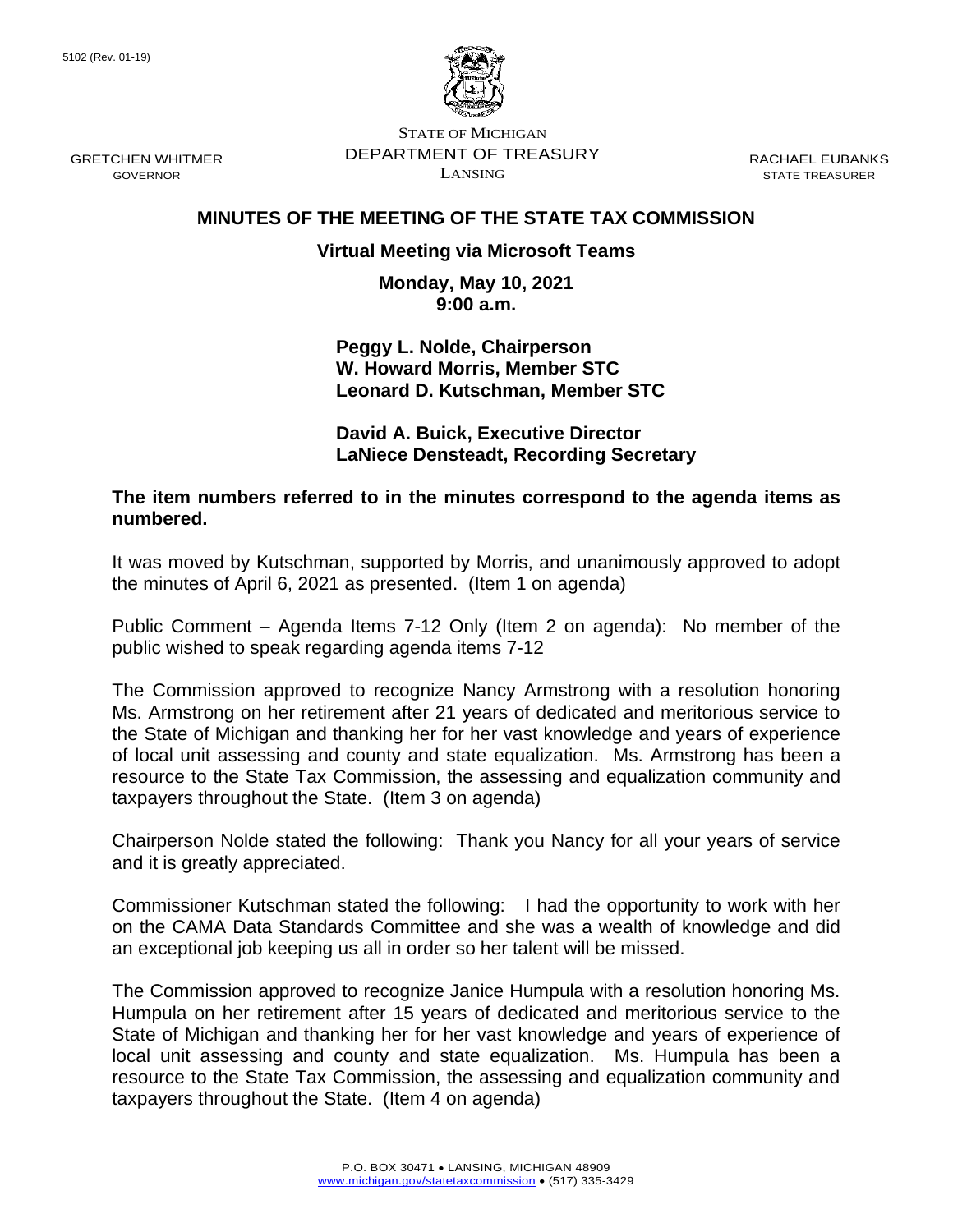Chairperson Nolde stated the following: Thank you Janice for all your work and enjoy your retirement.

It was moved by Morris, supported by Kutschman, to approve the 2021 Preliminary Equalized Valuations for each separately equalized classification of property in each of the 83 Michigan counties. The preliminary 2021 total state equalized valuations for each class are as follows: (Item 5 on agenda)

| Agricultural                   |               | 24,725,862,338    |
|--------------------------------|---------------|-------------------|
| Commercial                     |               | \$72,011,183,737  |
| Industrial                     |               | \$20,909,443,109  |
| <b>Residential</b>             |               | \$360,665,143,888 |
| <b>Timber-Cutover</b>          | \$            | 204,444,022       |
| Developmental                  | $\mathcal{S}$ | 71,249,020        |
| <b>Total Real Property</b>     |               | \$478,587,326,114 |
| <b>Total Personal Property</b> |               | \$32,020,646,613  |
| <b>Total Real and Personal</b> |               | \$510,607,972,727 |

It was moved by Kutschman, supported by Morris, and unanimously approved to receive the tentative 2021 State Assessed Roll, to approve publication of the notices, and set June 8, 2021 as the date for appeals and to require appeals be made in person. (Item 6 on agenda)

It was moved by Morris, supported by Kutschman, and unanimously approved Bulletin 4 of 2021 1st Quarter Certified Interest Rates. (Item 7 on agenda)

It was moved by Kutschman, supported by Morris, and unanimously approved Bulletin 5 of 2021 Interest Rates on Michigan Tax Tribunal Judgments. (Item 8 on agenda)

It was moved by Morris, supported by Kutschman, and unanimously approved Bulletin 6 of 2021 County Multipliers for 2014 Assessor's Manual. (Item 9 on agenda)

It was moved by Kutschman, supported by Morris, and unanimously approved to adopt the staff recommendation regarding Brighton Township, Livingston County request for approval of percentage reductions in taxable value for the poverty exemption under MCL 211.7u. (Item 10 on agenda)

It was moved by Morris, supported by Kutschman, and unanimously approved to adopt the staff recommendation on the Re-certifications and New Certifications of Computerized Tax Rolls for the following: (Item 11 on agenda)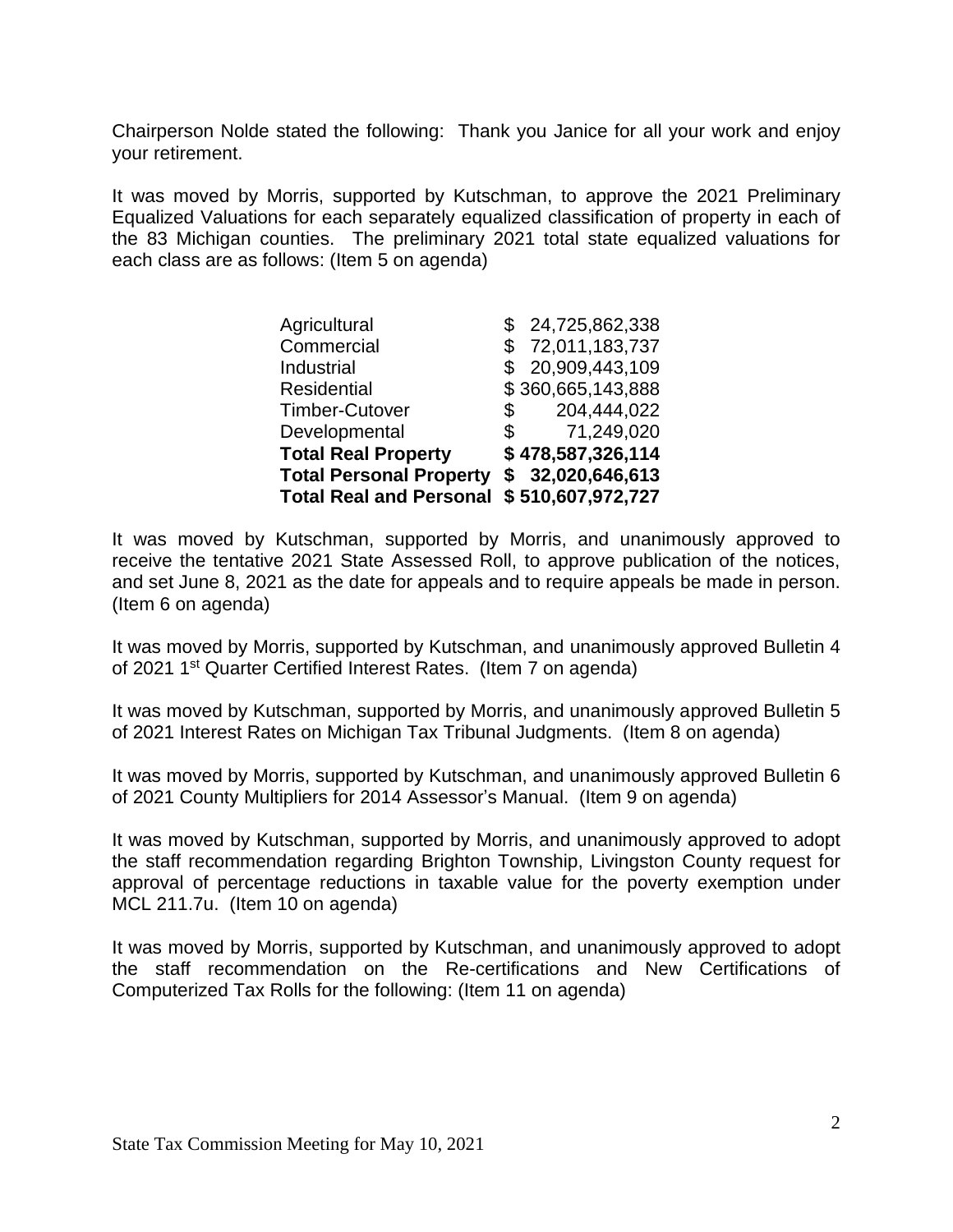These certifications will expire on **May 1, 2024**.

## **New Certifications**:

**Jackson County** Village of Grass Lake

**Leelanau County** Glen Arbor Township

**Mason County** Eden Township

**Oakland County** City of Fenton

**Ontonagon County** McMillan Township Stannard Township

**Sanilac County** Elmer Township Village of Forestville

**Recertification's:**

**Alcona County** Greenbush Township

**Genesee County** City of Fenton

## **Jackson County**

Grass Lake Township Hanover Township Liberty Township **Sandstone Township** Springport Township

**Livingston County** Cohoctah Township

**Mecosta County** City of Big Rapids

**Monroe County** Dundee Township

## **Montcalm County** Home Township

**Muskegon County** Sullivan Township

**City of Jackson** Blackman Township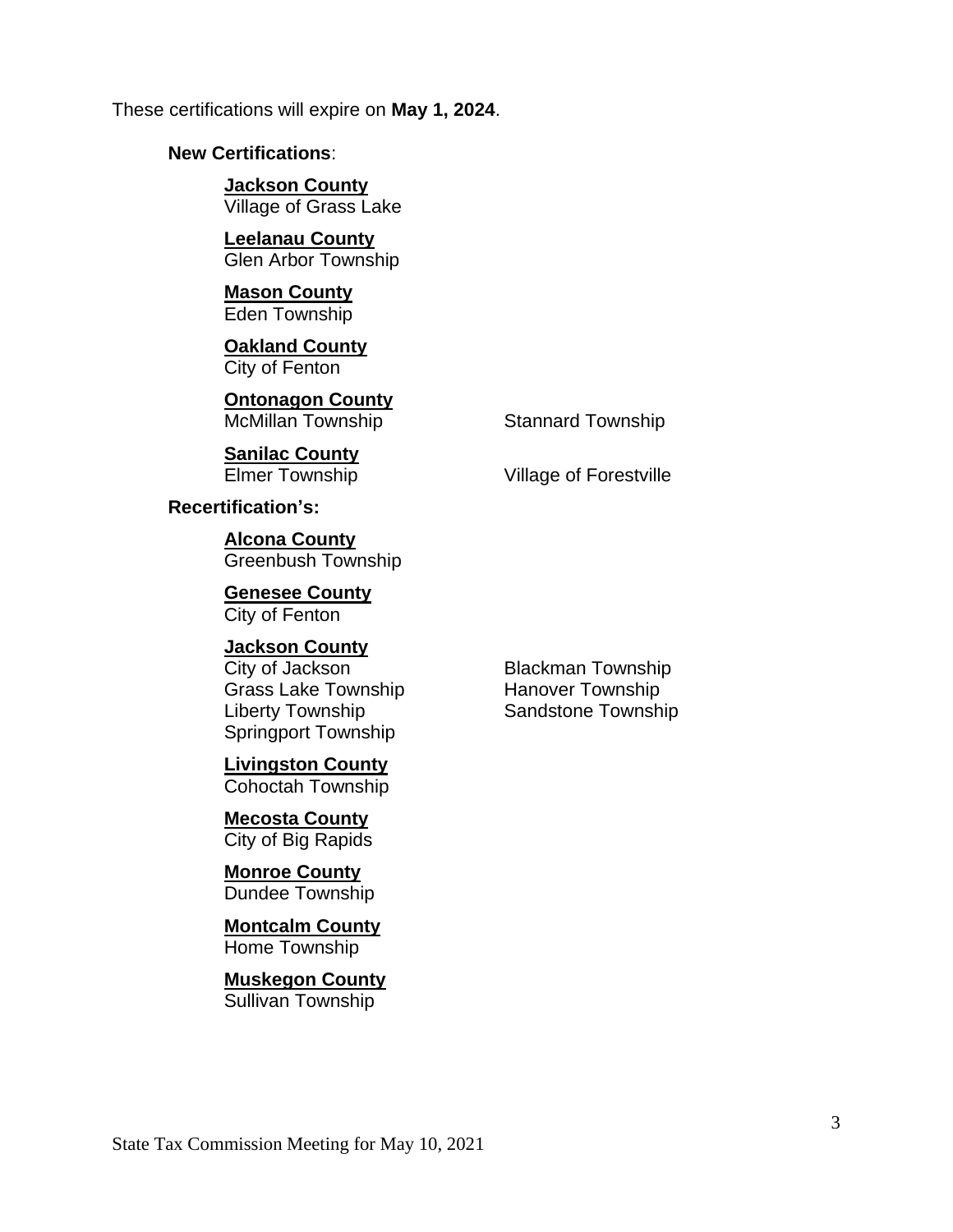#### **Oakland County**

City of Auburn Hills **City of Berkley** City of Birmingham City of Bloomfield Hills City of Clarkston City of Clawson City of Farmington City of Ferndale City of Keego Harbor City of Lake Angelus City of Lathrup Village City of Madison Heights City of Orchard Lake City of Pleasant Ridge City of Pontiac City of Rochester City of South Lyon City of Sylvan Lake City of Wixom Village of Beverly Hills Village of Bingham Farms Village of Franklin Village of Holly Village of Lake Orion Village of Leonard Village of Oxford Village of Wolverine Lake Addison Township Bloomfield Township Brandon Township Commerce Township Groveland Township Highland Township **Holly Township** Lyon Township Milford Township Novi Township **Cakland Township** Orion Township Oxford Township Rose Township Royal Oak Township Southfield Township Springfield Township Waterford Township White Lake Township

City of Hazel Park City of Huntington Woods

### **Ottawa County**

Crockery Township

### **Sanilac County**

City of Sandusky Village of Carsonville Marlette Township Minden Township Worth Township

Custer Township Evergreen Township Flynn Township Maple Valley Township Moore Township Washington Township

It was moved by Kutschman, supported by Morris, and unanimously approved to adopt the staff recommendation on the Re-certifications and New Certifications of Computerized Assessment Rolls for the following: (Item 12 on agenda)

These certifications will expire on **May 1, 2024**.

#### **New Certifications**:

**Kent County** City of Rockford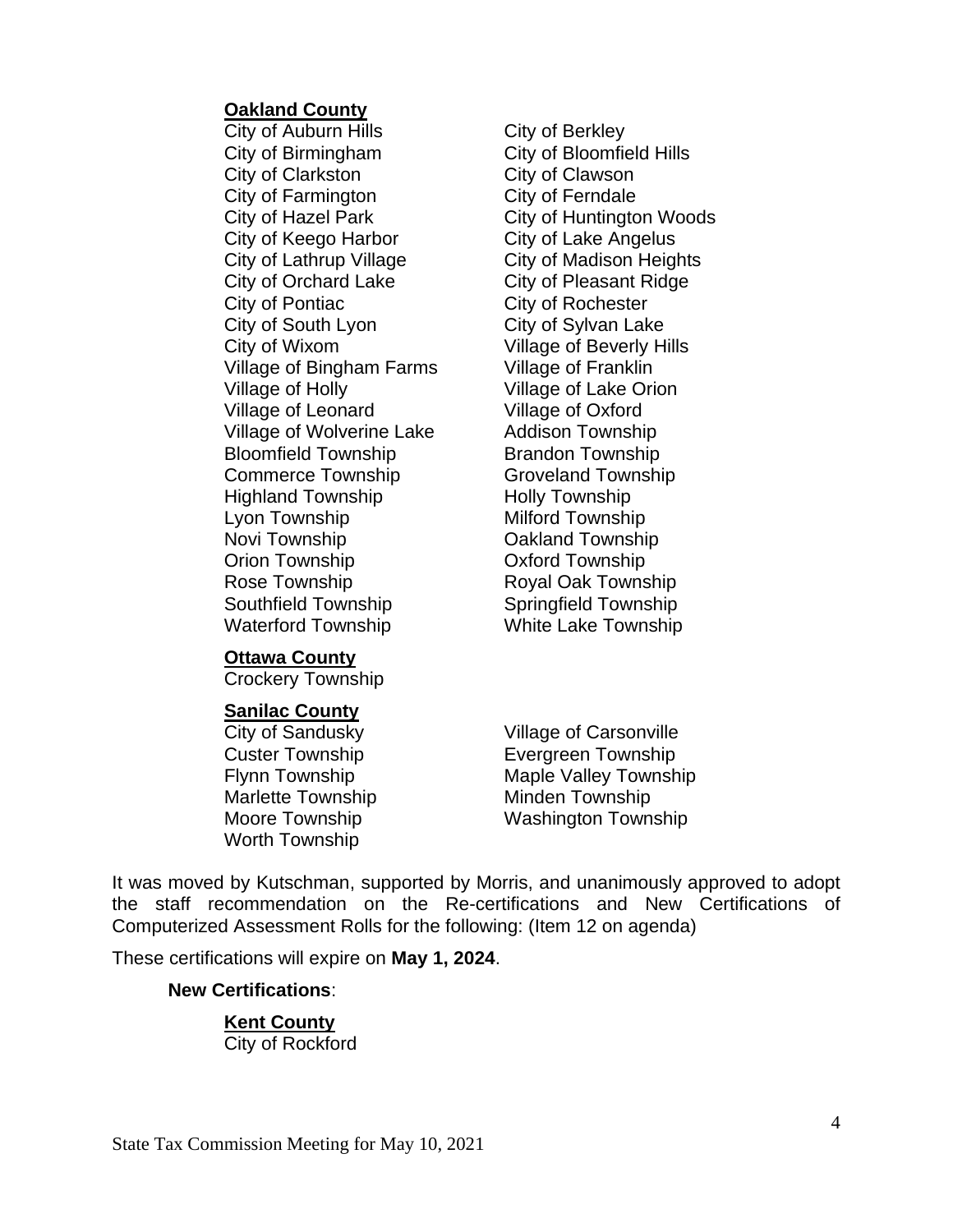**Missaukee County**

Lake Township

**Saginaw County** Thomas Township

## **Recertifications:**

**Clinton County** City of Lansing

**Eaton County** City of Lansing

**Genesee County** City of Davison

**Ingham County** City of Lansing

**Kent County** Cascade Township

**Leelanau County** Glen Arbor Township

**Macomb County** Macomb Township

**Menominee County**

Mellen Township Menominee Township

**Oakland County**

City of Novi City of Royal Oak

**Washtenaw County** Ypsilanti Township

It was moved by Morris, supported by Kutschman, and unanimously approved to adopt the staff recommendations on the **Exemptions Agenda**. (Item 13 on agenda) [\(Exemptions Agenda Link\)](https://www.michigan.gov/documents/treasury/Item_13_Exemptions_Agenda_724086_7.pdf)

It was moved by Kutschman, supported by Morris, and unanimously approved to adopt the MCL 211.154 petitions on the **Concurrence Agenda**. (Item 14 on agenda) [\(Concurrence Agenda Link\)](https://www.michigan.gov/documents/treasury/Item_14_154_Concurrence_Agenda_724088_7.pdf)

It was moved by Morris, supported by Kutschman, and unanimously approved to adopt the MCL 211.154 petitions on the **Special Items Agenda**. (Item 15 on agenda) [\(Special Items Agenda Link\)](https://www.michigan.gov/documents/treasury/Item_15_154_Special_Items_Agenda_724089_7.pdf)